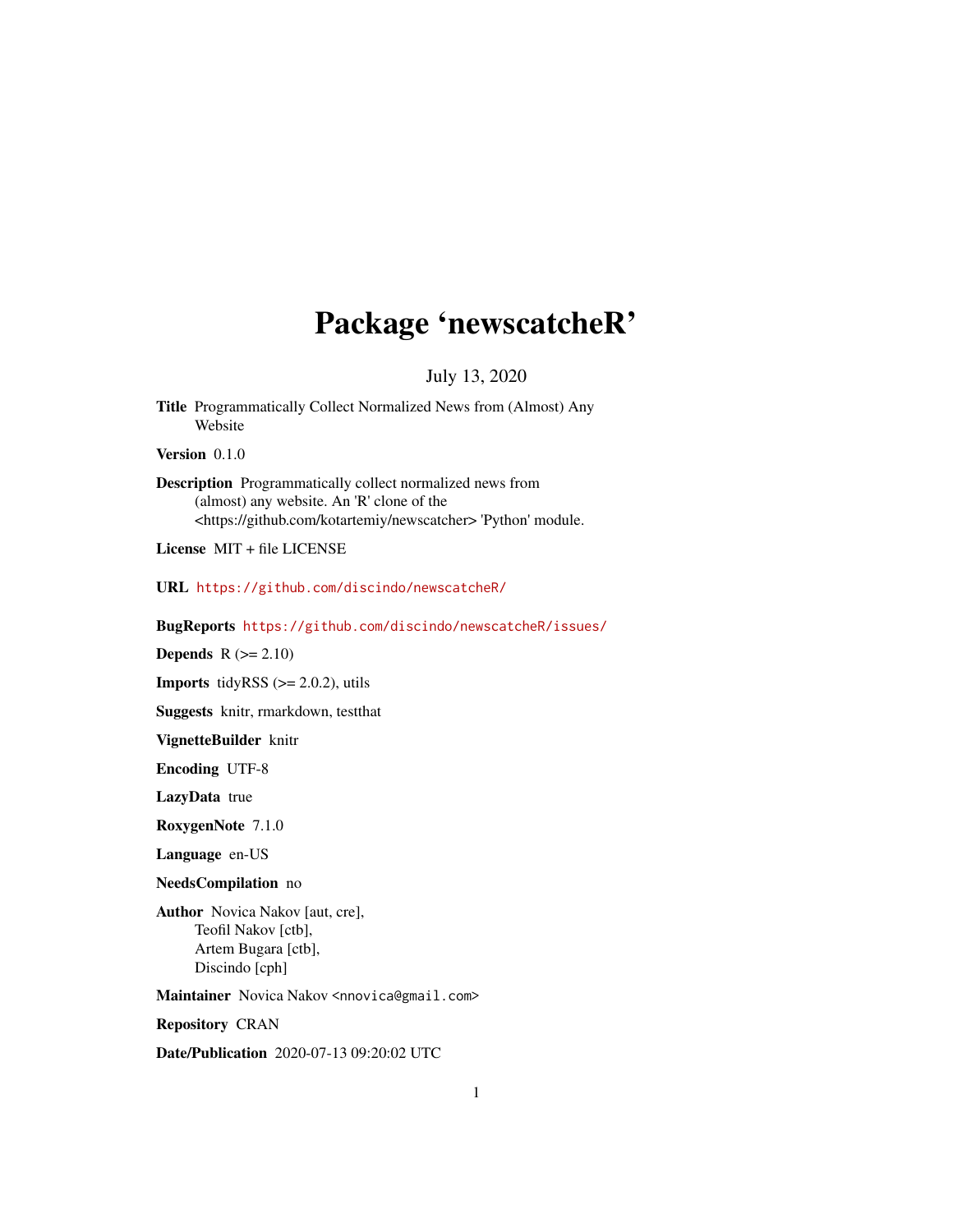## <span id="page-1-0"></span>R topics documented:

| Index | 8 |
|-------|---|

check\_url *Check URL A helper function to verify user input before fetching the feed.*

#### Description

Check URL A helper function to verify user input before fetching the feed.

#### Usage

```
check_url(website = "ycombinator.com", rss_table = package_rss)
```
#### Arguments

| website   | a url of a new source in the format "news.ycombinator.com"                                                                                                                                                                  |
|-----------|-----------------------------------------------------------------------------------------------------------------------------------------------------------------------------------------------------------------------------|
| rss table | a data frame with urls and rss feeds in case you #need to construct your own out<br>of websites not in the included database. #Be sure to have the same format as<br>the included data. See 'R/package_rss.R' #for details. |

| describe_url | Describe URL |  |  |
|--------------|--------------|--|--|
|--------------|--------------|--|--|

#### Description

Describe URL

#### Usage

```
describe_url(website = "ycombinator.com", rss_table = package_rss)
```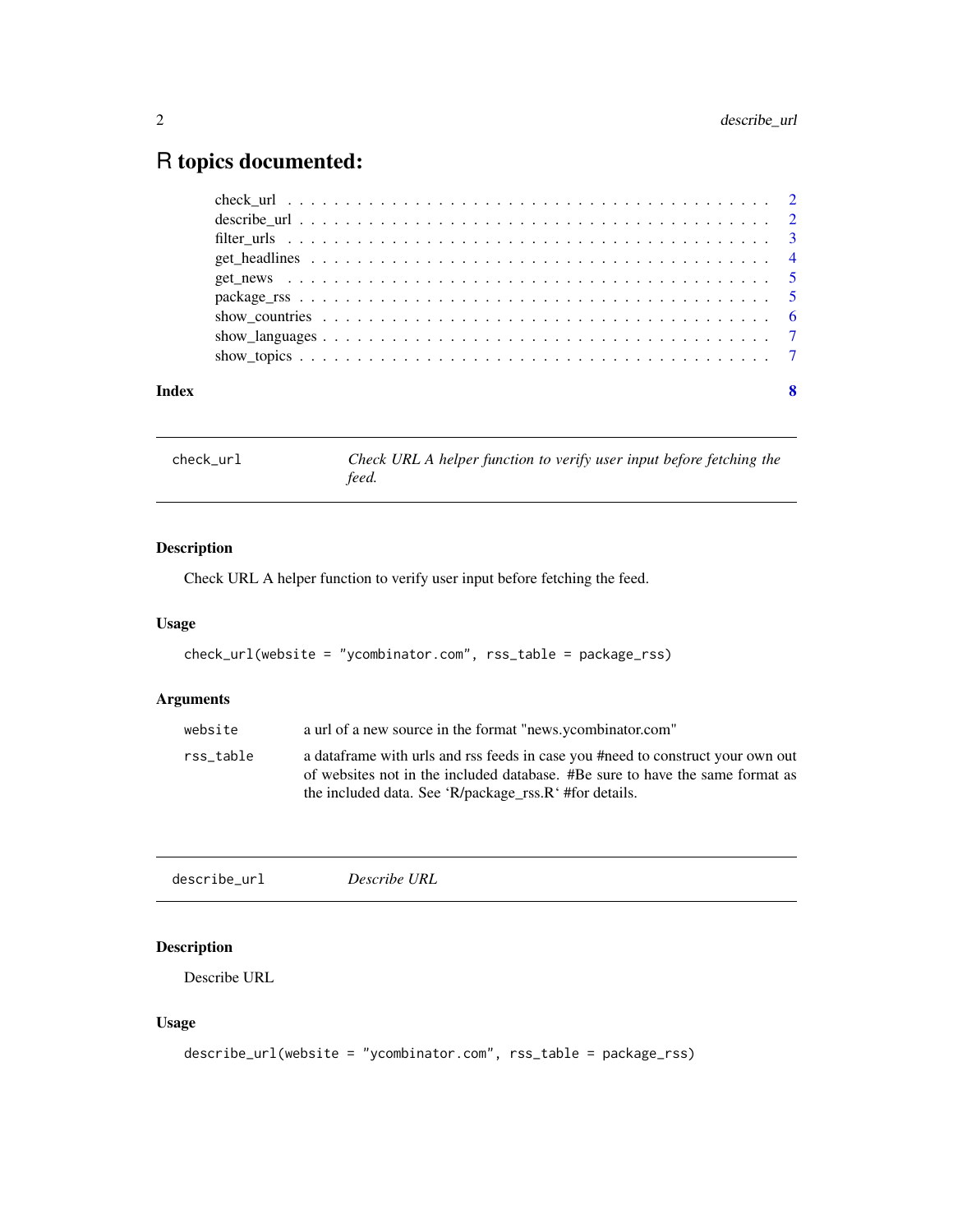#### <span id="page-2-0"></span>filter\_urls 3

#### Arguments

| website   | a url of a new source in the format "news.ycombinator.com"                       |
|-----------|----------------------------------------------------------------------------------|
| rss table | a data frame with urls and rss feeds in case you #need to construct your own out |
|           | of websites not in the included database. #Be sure to have the same format as    |
|           | the included data. See 'R/package_rss.R' #for details.                           |

#### Value

A character vector with topics.

#### Examples

```
describe_url(website = "ycombinator.com", rss_table = package_rss)
```

| filter urls | Filter URLs Filter URLs in the provided database based on topic, |
|-------------|------------------------------------------------------------------|
|             | country and language                                             |

#### Description

Filter URLs Filter URLs in the provided database based on topic, country and language

#### Usage

```
filter_urls(
  topic = NULL,
  country = NULL,
  language = NULL,
  rss_table = package_rss
)
```
#### Arguments

| topic     | the topic of the feed see 'show_topics()' for more info.                                                                                                                                                                   |
|-----------|----------------------------------------------------------------------------------------------------------------------------------------------------------------------------------------------------------------------------|
| country   | the country of origin of the feed using two capital letters, for example "US". See<br>'show countries()' for more info.                                                                                                    |
| language  | the language of the content of the feed using two lowercase letters, for example<br>"en". See 'show_languages()' for more info.                                                                                            |
| rss_table | a data frame with urls and rss feeds in case you need to construct your own out<br>of websites not in the included database. #Be sure to have the same format as<br>the included data. See 'R/package_rss.R' #for details. |

#### Value

a tibble filtered according to the given parameters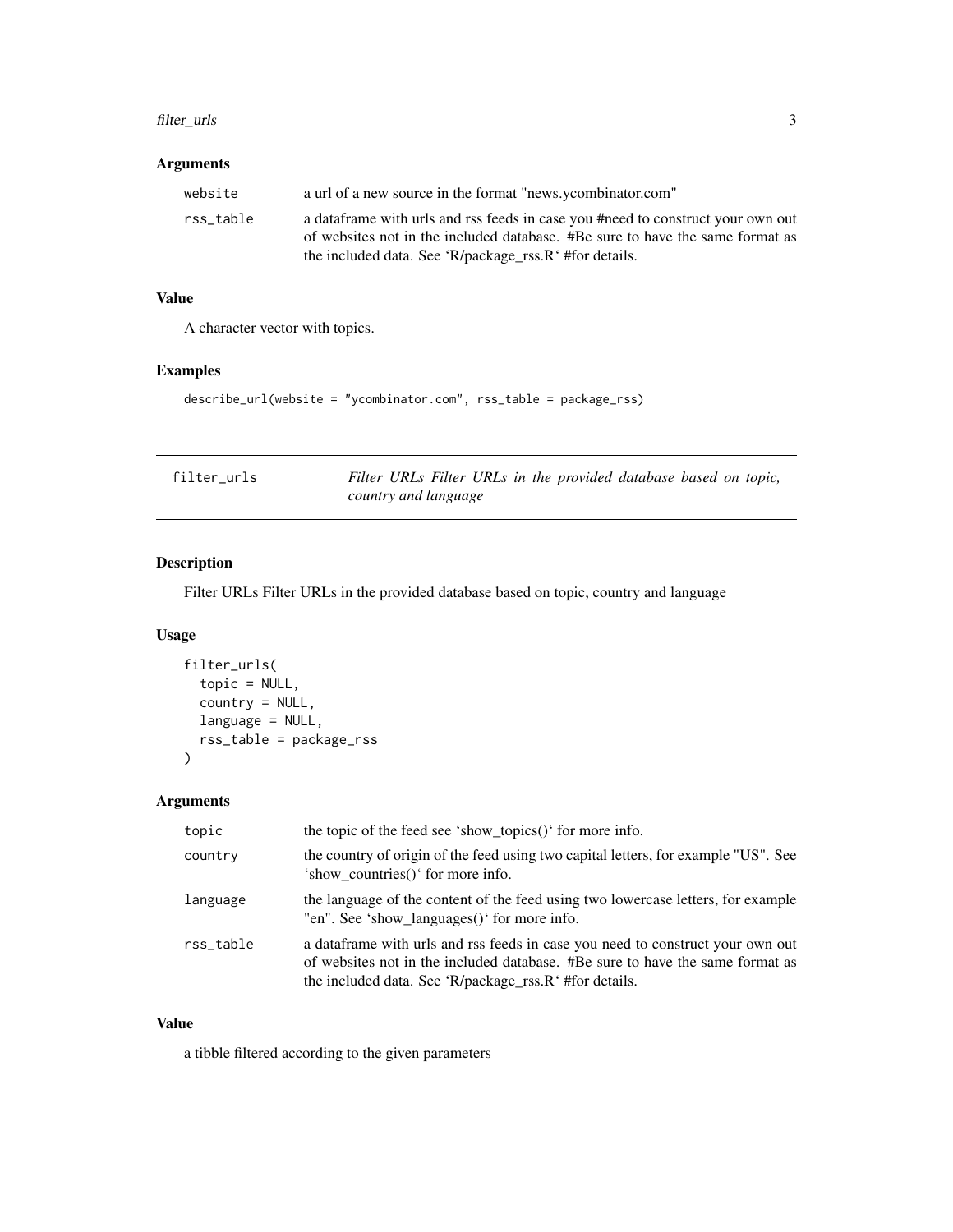#### Examples

```
filter_urls(topic = "tech", country = "US", language = "en")
```
get\_headlines *Get headlines A helper function to get just the headlines of the feed*

#### Description

Get headlines A helper function to get just the headlines of the feed

#### Usage

```
get_headlines(
  website = "ycombinator.com",
  topic = NULL,
  rss_table = package_rss
)
```
#### Arguments

| website   | a url of a new source in the format "news.ycombinator.com"                                                                                                                                                                                                                                                                                                  |
|-----------|-------------------------------------------------------------------------------------------------------------------------------------------------------------------------------------------------------------------------------------------------------------------------------------------------------------------------------------------------------------|
| topic     | the topic of the feed, by default it is NULL which means it #will fetch the "main"<br>feed. topics are 'tech', 'news', 'business', 'science', #'finance', 'food', 'poli-<br>tics', 'economics', 'travel', 'entertainment', #'music', 'sport', 'world', but not<br>all site have all topics. #use 'describe_url("website")' to check for available<br>feeds. |
| rss table | a data frame with urls and rss feeds in case you #need to construct your own out<br>of websites not in the included database. #Be sure to have the same format as<br>the included data. See 'R/package_rss.R' #for details.                                                                                                                                 |

#### Value

a tibble containing the headlines contained in the feed

#### Examples

```
Sys.sleep(3) # adding a small time delay to avoid
# simultaneous posts to the API
get_headlines(website = "ycombinator.com", rss_table = package_rss)
```
<span id="page-3-0"></span>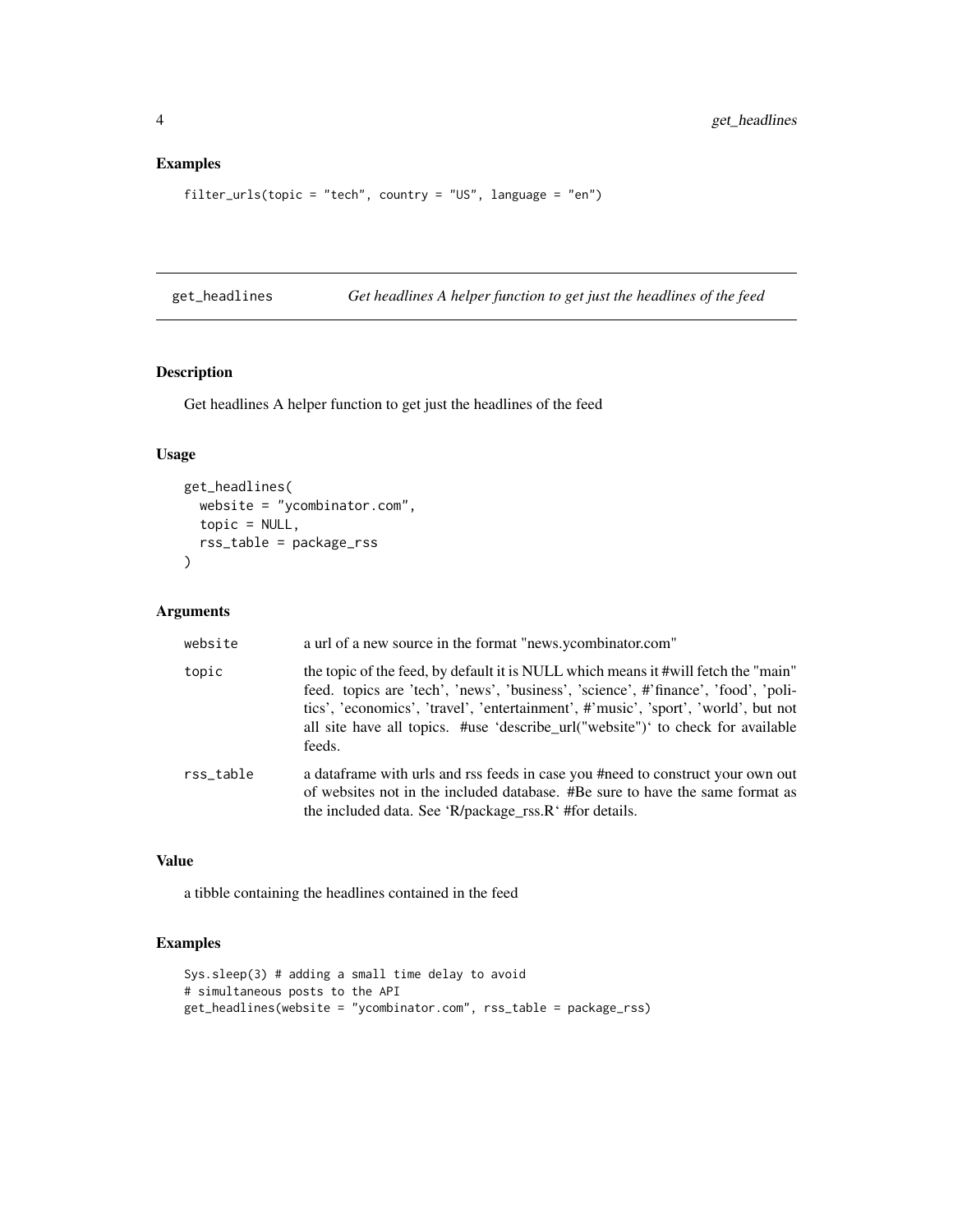<span id="page-4-0"></span>

#### Description

Get news Get the contents of a rss feed

#### Usage

```
get_news(website = "ycombinator.com", topic = NULL, rss_table = package_rss)
```
#### Arguments

| website   | a url of a new source in the format "news.ycombinator.com"                                                                                                                                                                                                                                                                                                  |
|-----------|-------------------------------------------------------------------------------------------------------------------------------------------------------------------------------------------------------------------------------------------------------------------------------------------------------------------------------------------------------------|
| topic     | the topic of the feed, by default it is NULL which means it #will fetch the "main"<br>feed. topics are 'tech', 'news', 'business', 'science', #'finance', 'food', 'poli-<br>tics', 'economics', 'travel', 'entertainment', #'music', 'sport', 'world', but not<br>all site have all topics. #use 'describe_url("website")' to check for available<br>feeds. |
| rss table | a data frame with urls and rss feeds in case you #need to construct your own out<br>of websites not in the included database. #Be sure to have the same format as<br>the included data. See 'R/package_rss.R' #for details.                                                                                                                                 |

### Value

a tibble containing the contents of the rss feed

#### Examples

```
Sys.sleep(3) # adding a small time delay to avoid
# simultaneous posts to the API
get_news(website = "ycombinator.com", rss_table = package_rss)
```

| package_rss | RSS table from python package newscatcher |
|-------------|-------------------------------------------|
|             |                                           |

#### Description

A dataset containing sample medical data.

#### Usage

package\_rss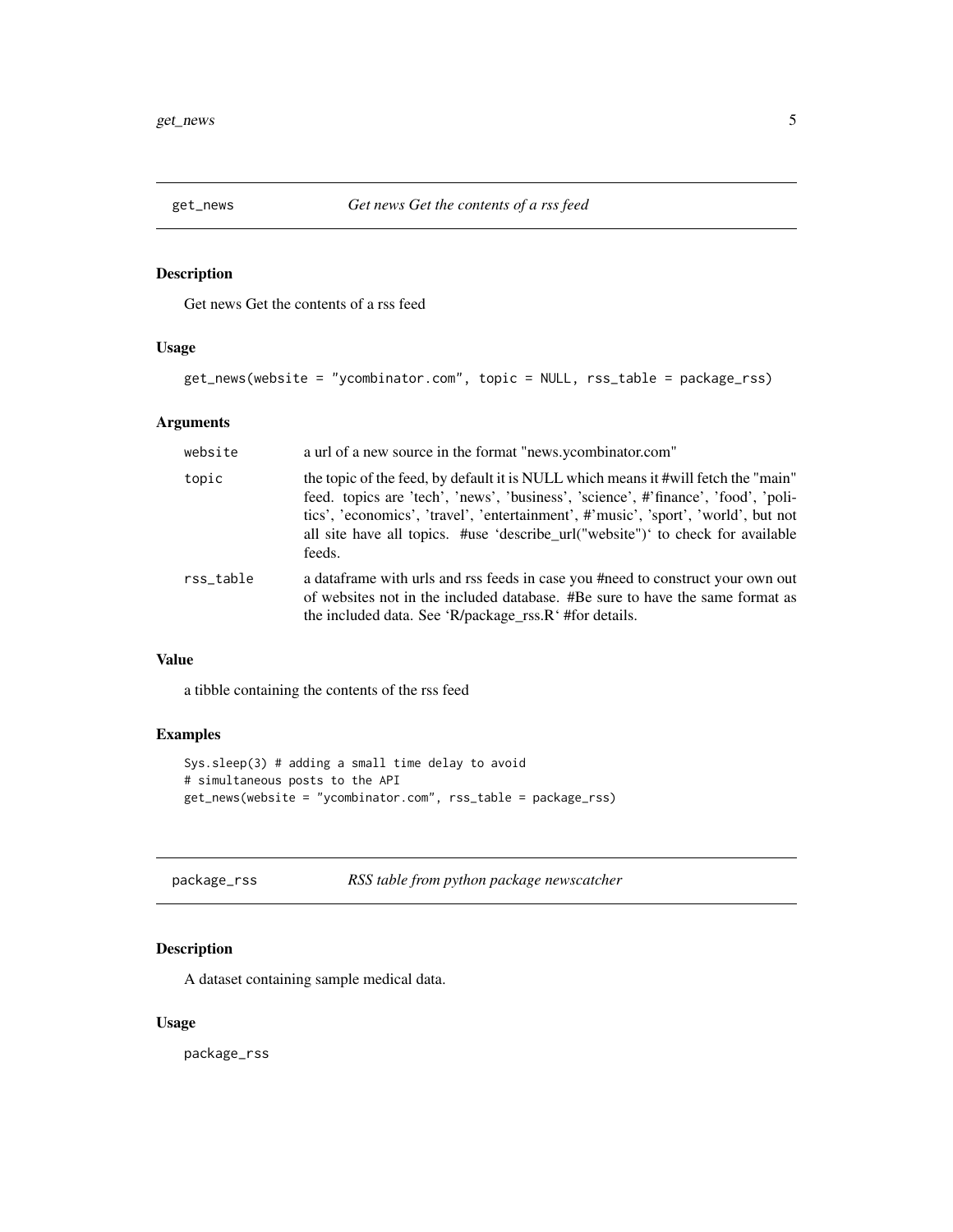#### Format

A data frame with 4505 rows and 7 variables:

clean\_url url of news website

language the language of the website

topic\_unified the topic of the website

main main

clean\_country clean\_country

rss\_url location of feed

GlobalRank rank of website

#### Source

<https://github.com/kotartemiy/newscatcher>

show\_countries *Show countries Show all countries in the database.*

#### Description

Show countries Show all countries in the database.

#### Usage

show\_countries(rss\_table = package\_rss)

#### Arguments

rss\_table a dataframe with urls and rss feeds in case you #need to construct your own out of websites not in the included database. #Be sure to have the same format as the included data. See 'R/package\_rss.R' #for details.

#### Value

a character vector of available countries

<span id="page-5-0"></span>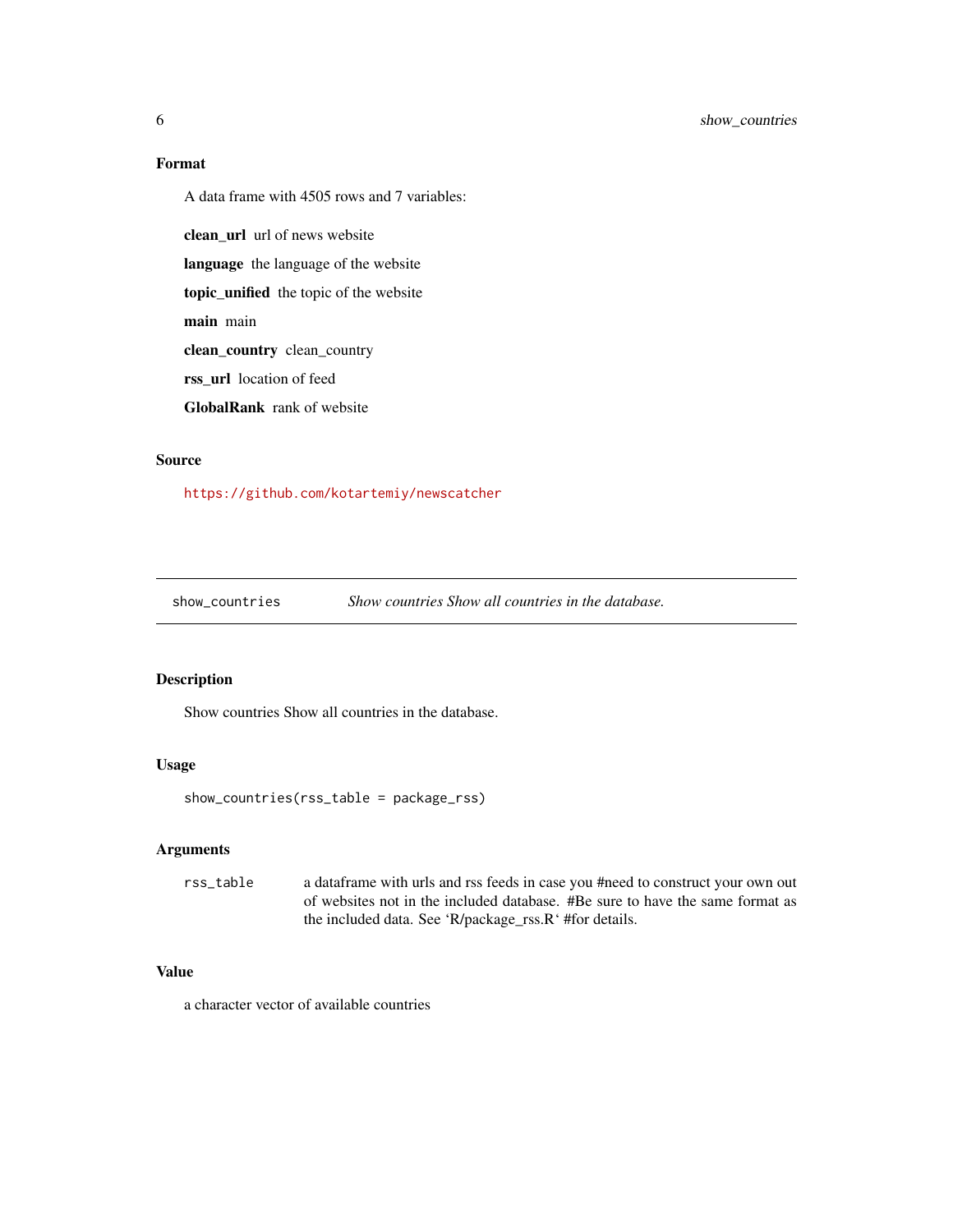<span id="page-6-0"></span>

#### Description

Show languages Show all languages in the database.

#### Usage

```
show_languages(rss_table = package_rss)
```
#### Arguments

rss\_table a dataframe with urls and rss feeds in case you #need to construct your own out of websites not in the included database.#' #Be sure to have the same format as the included data. See 'R/package\_rss.R' #for details.

#### Value

a character vector of available languages

show\_topics *Show topics Show all topics in the database.*

#### Description

Show topics Show all topics in the database.

#### Usage

show\_topics(rss\_table = package\_rss)

#### Arguments

rss\_table a dataframe with urls and rss feeds in case you #need to construct your own out of websites not in the included database. #Be sure to have the same format as the included data. See 'R/package\_rss.R' #for details.

#### Value

a character vector of available topics